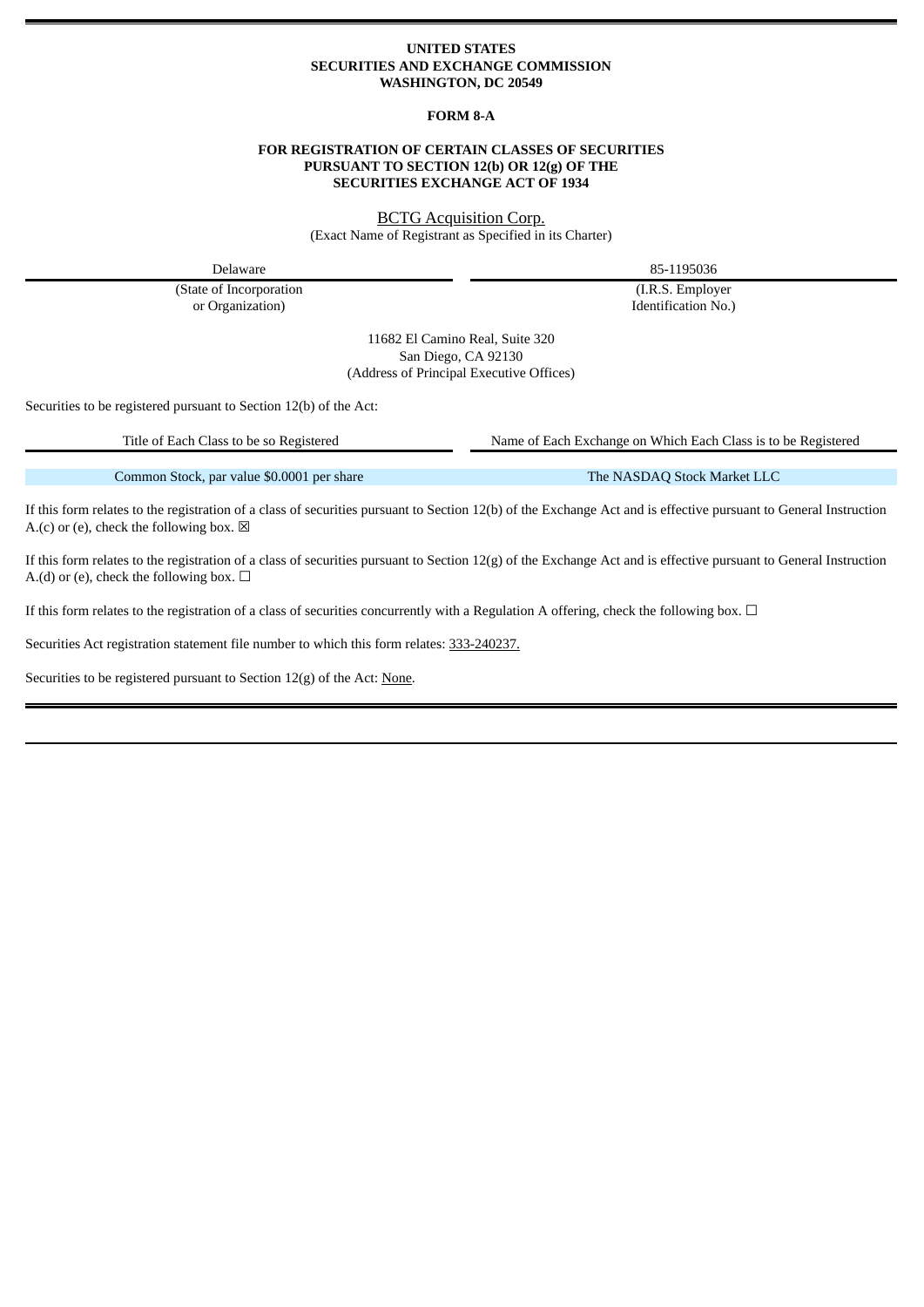### **Item 1. Description of Registrant's Securities to be Registered.**

A description of the common stock to be registered hereunder is contained in the section entitled "Description of Securities" in the Prospectus included in BCTG Acquisition Corp.'s (the "Registrant") Registration Statement on Form S-1 (Registration No. 333-240237) initially filed with the Securities and Exchange Commission on July 30, 2020, as amended from time to time (the "Registration Statement"). This information is incorporated herein by reference. Any form of prospectus or prospectus supplement to the Registration Statement that includes such descriptions and that are filed subsequently to the Registration Statement are hereby also incorporated by reference herein.

## **Item 2. Exhibits.**

Under the Instructions as to Exhibits with respect to Form 8-A, no exhibits are required to be filed because no other securities of the Registrant are registered on the NASDAQ Stock Market LLC and the securities registered hereby are not being registered pursuant to Section 12(g) of the Securities Exchange Act of 1934, as amended.

| I |  |  |  |
|---|--|--|--|
|   |  |  |  |
|   |  |  |  |
|   |  |  |  |
|   |  |  |  |